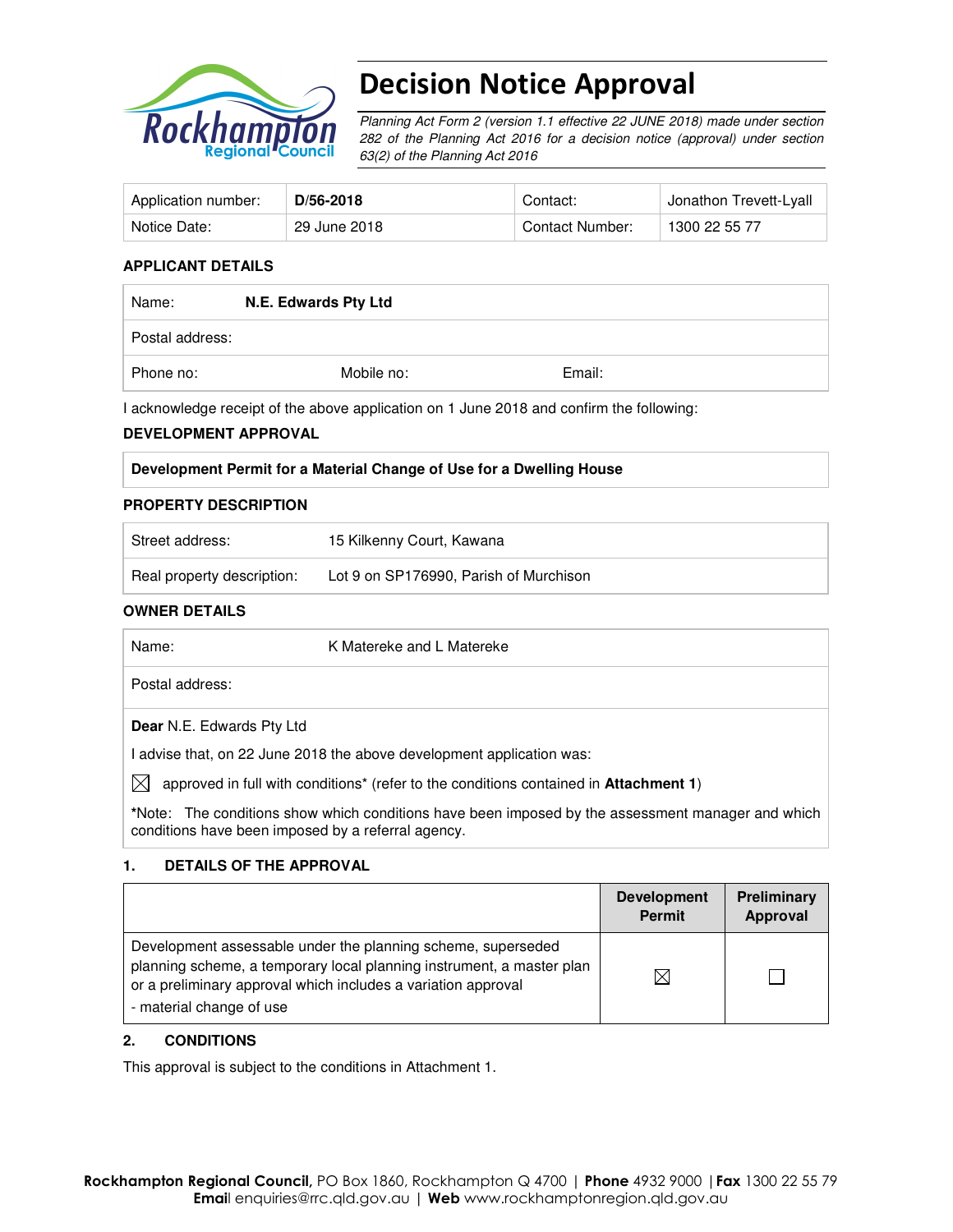## **3. FURTHER DEVELOPMENT PERMITS REQUIRED**

Please be advised that the following development permits are required to be obtained before the development can be carried out:

| Type of development permit required | Subject of the required development permit |  |  |
|-------------------------------------|--------------------------------------------|--|--|
| Building Works                      |                                            |  |  |
| Plumbing and Drainage Works         |                                            |  |  |

## **4. REFERRAL AGENCIES** NIL

#### **5. THE APPROVED PLANS**

| The approved development must be completed and maintained generally in accordance with the |  |  |  |  |  |
|--------------------------------------------------------------------------------------------|--|--|--|--|--|
| approved drawings and documents:                                                           |  |  |  |  |  |

| <b>Drawing/Report Title</b>       | <b>Plan/Document Reference</b>  | <b>Dated</b>  |
|-----------------------------------|---------------------------------|---------------|
| Site Plan                         | 17 744 Sheet 3 of 11            | 1 April 2018  |
| Floor Plan                        | 17 744 Sheet 4 of 11            | 1 April 2018  |
| Elevations                        | 17 738 Sheet 5 of 11            | 1 April 2018  |
| Wall and Slab Detail              | Lot 9 / SP176990 Kilkenny Court | 31 May 2018   |
| Sub-Floor Plan Modified           | 17 744 Sheet 6 of 11            | 1 April 2018  |
| <b>Slope Stability Assessment</b> | 18098-001-Rev0                  | 16 April 2018 |

#### **6. CURRENCY PERIOD FOR THE APPROVAL (S.85 of the Planning Act)**

The standard currency periods stated in section 85 of Planning Act 2016 apply to each aspect of development in this approval, if not stated in the conditions of approval attached.

#### **7. STATEMENT OF REASONS**

| Description of the<br>development                  | The proposed development is for a Material Change of Use for a Dwelling<br>House                                                                                                                                                                                                                                                                          |  |  |  |
|----------------------------------------------------|-----------------------------------------------------------------------------------------------------------------------------------------------------------------------------------------------------------------------------------------------------------------------------------------------------------------------------------------------------------|--|--|--|
| <b>Reasons for Decision</b>                        | Assessment of the development against the relevant zone purpose, planning<br>scheme codes and planning scheme policies demonstrates that the proposed<br>development will not cause significant adverse impacts on the surrounding<br>natural environment, built environment and infrastructure, community<br>facilities, or local character and amenity. |  |  |  |
| <b>Assessment</b><br><b>Benchmarks</b>             | The proposed development was assessed against the following assessment<br>benchmarks:<br>Steep Land Overlay Code.<br>٠                                                                                                                                                                                                                                    |  |  |  |
| <b>Compliance with</b><br>assessment<br>benchmarks | The development was assessed against all of the assessment benchmarks<br>listed above and complies with all of these.                                                                                                                                                                                                                                     |  |  |  |
| <b>Matters prescribed by</b><br>regulation         | The State Planning Policy – Part E;<br>٠<br>The Central Queensland Regional Plan;<br>٠<br>The Rockhampton Region Planning Scheme 2015; and<br>٠<br>The common material, being the material submitted with the application.                                                                                                                                |  |  |  |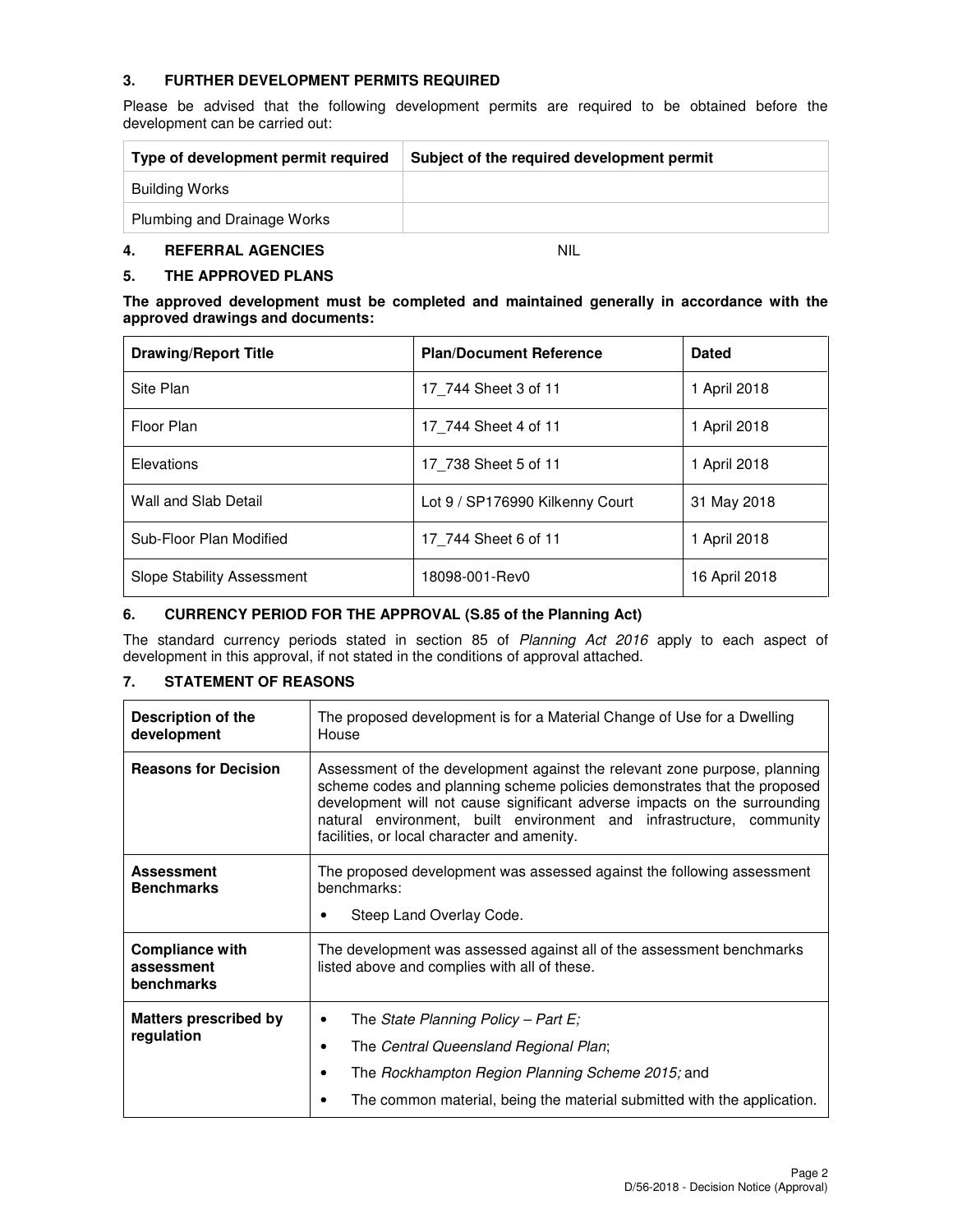### **8. RIGHTS OF APPEAL**

The rights of an applicant to appeal to a tribunal or the Planning and Environment Court against a decision about a development application are set out in chapter 6, part 1 of the Planning Act 2016. There may also be a right to make an application for a declaration by a tribunal (see chapter 6, part 2 of the Planning Act 2016).

#### Appeal by an applicant

An applicant for a development application may appeal to the Planning and Environment Court against the following:

- the refusal of all or part of the development application
- a provision of the development approval
- the decision to give a preliminary approval when a development permit was applied for
- a deemed refusal of the development application.

An applicant may also have a right to appeal to the Development tribunal. For more information, see schedule 1 of the Planning Act 2016.

The timeframes for starting an appeal in the Planning and Environment Court are set out in section 229 of the Planning Act 2016.

**Attachment 2** is an extract from the Planning Act 2016 that sets out the applicant's appeal rights and the appeal rights of a submitter.

#### **9. WHEN THE DEVELOPMENT APPROVAL TAKES EFFECT**

This development approval takes effect:

From the time the decision notice is given  $-$  if there is no submitter and the applicant does not appeal the decision to the court.

Or

When the submitter's appeal period ends  $-$  if there is a submitter and the applicant does not appeal the decision to the court.

Or

Subject to the decision of the court, when the appeal is finally decided  $-$  if an appeal is made to the court.

This approval will lapse unless substantially commenced within the above stated currency periods (refer to sections 85 of Planning Act 2016 for further details).

#### **10. ASSESSMENT MANAGER**

| Tarnya Fitzgibbon<br>Name:<br>Date: 29 June 2018<br>Signature:<br><b>COORDINATOR</b><br><b>DEVELOPMENT ASSESSMENT</b> |  |
|-----------------------------------------------------------------------------------------------------------------------|--|
|-----------------------------------------------------------------------------------------------------------------------|--|

**Attachment 1 – Conditions of the approval** 

**Part 1 – Conditions imposed by the assessment manager [Note: where a condition is imposed about** infrastructure under Chapter 4 of the Planning Act 2016, the relevant provision of the Act under which this condition was imposed must be specified.]

#### **Attachment 2 – Extract on appeal rights**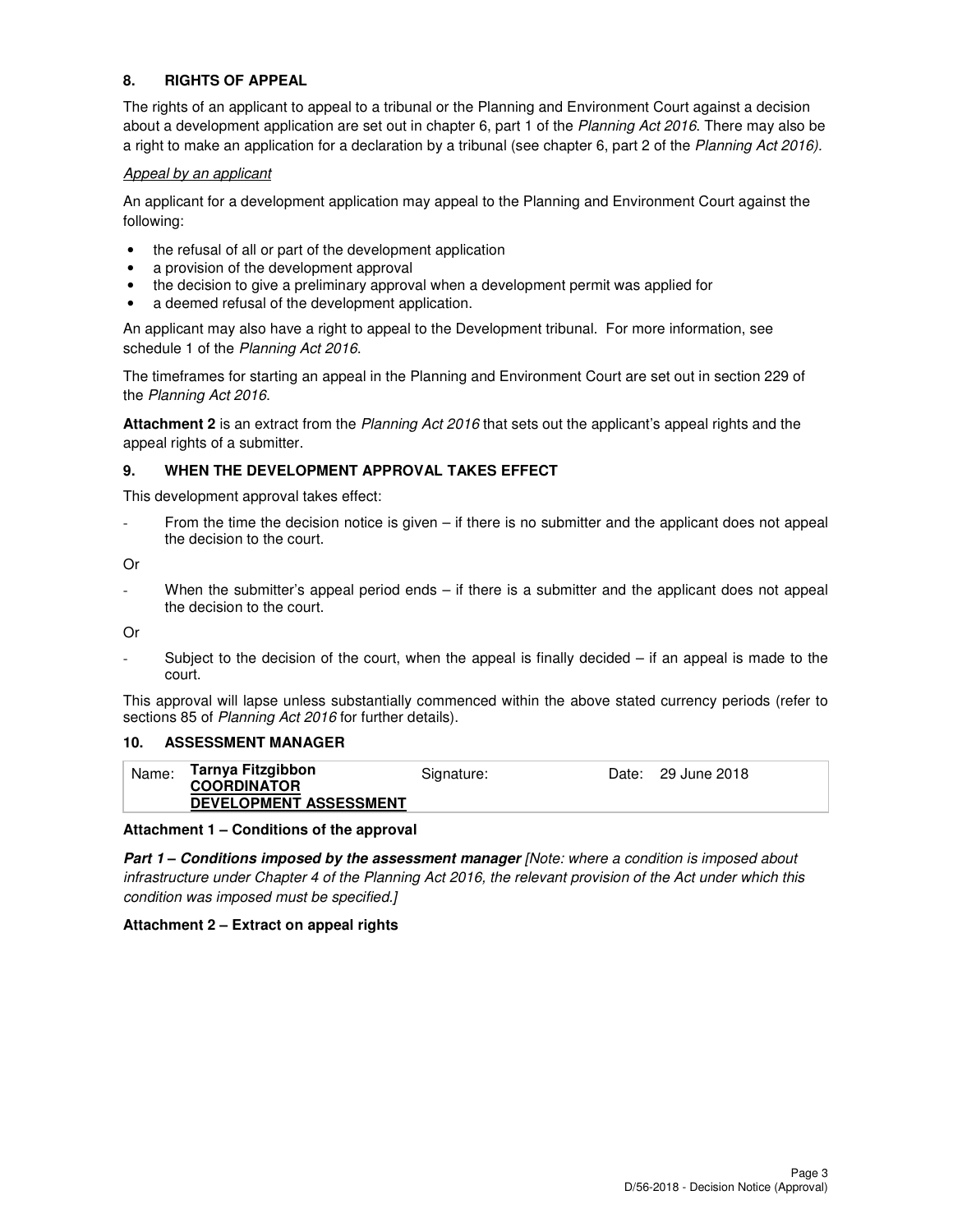

## **Attachment 1 – Part 1 Rockhampton Regional Council Conditions**

Planning Act 2016

## 1.0 ADMINISTRATION

- 1.1 The Developer and his employee, agent, contractor or invitee is responsible for ensuring compliance with the conditions of this development approval.
- 1.2 Where these Conditions refer to "Council" in relation to requiring Council to approve or to be satisfied as to any matter, or conferring on the Council a function, power or discretion, that role may be fulfilled in whole or in part by a delegate appointed for that purpose by the Council.
- 1.3 All conditions, works, or requirements of this development approval must be undertaken and completed:
	- 1.3.1 to Council's satisfaction;
	- 1.3.2 at no cost to Council; and
	- 1.3.3 prior to the commencement of the use,

unless otherwise stated.

- 1.4 The following further Development Permits must be obtained prior to the commencement of any works associated with their purposes:
	- 1.4.1 Plumbing and Drainage Works; and
	- 1.4.2 Building Works.
- 1.5 A Development Permit for Plumbing and Drainage Works must be obtained prior to the issue of a Development Permit for Building Works.
- 1.6 All works must be designed, constructed and maintained in accordance with the relevant Council policies, guidelines and standards, unless otherwise stated.
- 1.7 All engineering drawings/specifications, design and construction works must be in accordance with the requirements of the relevant Australian Standards and must be approved, supervised and certified by a Registered Professional Engineer of Queensland.

## 2.0 APPROVED PLANS AND DOCUMENTS

2.1 The approved development must be completed and maintained generally in accordance with the approved plans and documents, except where amended by any condition of this development approval:

| Drawing/Report Title              | <b>Plan/Document Reference</b>  | Dated         |
|-----------------------------------|---------------------------------|---------------|
| Site Plan                         | 17 744 Sheet 3 of 11            | April 2018    |
| Floor Plan                        | 17 744 Sheet 4 of 11            | April 2018    |
| Elevations                        | 17 738 Sheet 5 of 11            | April 2018    |
| Wall and Slab Detail              | Lot 9 / SP176990 Kilkenny Court | 31 May 2018   |
| Sub-Floor Plan Modified           | 17 744 Sheet 6 of 11            | April 2018    |
| <b>Slope Stability Assessment</b> | 18098-001-Rev0                  | 16 April 2018 |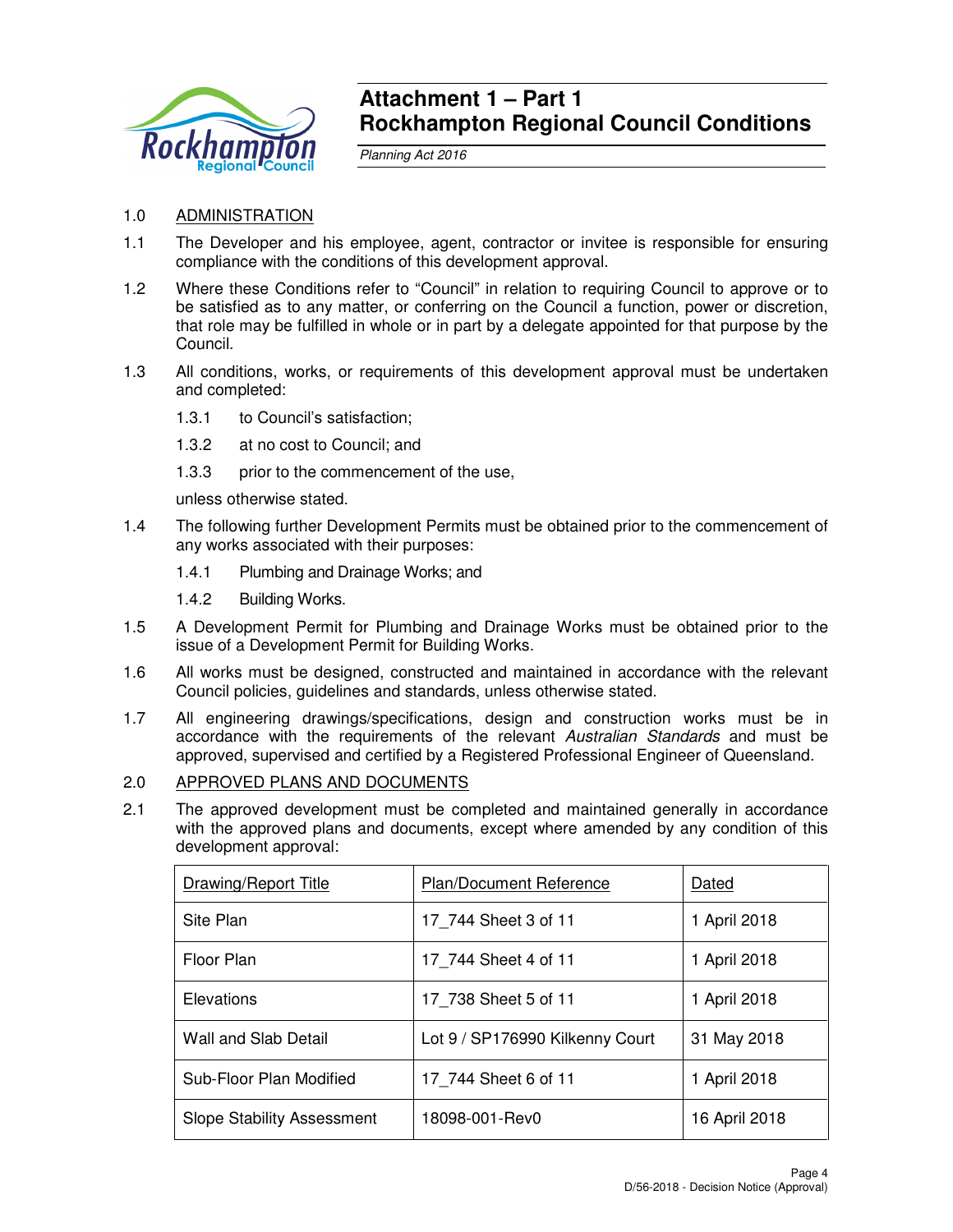- 2.2 Where there is any conflict between the conditions of this development approval and the details shown on the approved plans and documents, the conditions of this development approval must prevail.
- 2.3 Where conditions require the above plans or documents to be amended, the revised document(s) must be submitted for approval by Council prior to the submission of an application for a Development Permit for Building Works.

## 3.0 ACCESS AND PARKING WORKS

- 3.1 All access works must be designed and constructed in accordance with the approved plans (refer to condition 2.1), Capricorn Municipal Development Guidelines, and Australian Standard AS2890 "Parking facilities".
- 3.2 Parking spaces must be provided for at least two (2) vehicles, with a minimum of one (1) space being covered.

## 4.0 PLUMBING AND DRAINAGE WORKS

- 4.1 All internal plumbing and drainage works must be designed and constructed in accordance with the approved plans (refer to condition 2.1), Capricorn Municipal Development Guidelines, Water Supply (Safety and Reliability) Act 2008, Plumbing and Drainage Act 2002, Council's Plumbing and Drainage Policies and the provisions of a Development Permit for Plumbing and Drainage Works.
- 4.2 The development must be connected to Council's reticulated sewerage and water networks.
- 4.3 Sewer connections and water meter boxes located within trafficable areas must be raised or lowered to suit the finished surface levels and must be provided with heavy duty trafficable lids.

## 5.0 ROOF AND ALLOTMENT DRAINAGE WORKS

- 5.1 All roof and allotment drainage works must be designed and constructed in accordance with the approved plans (refer to condition 2.1), Queensland Urban Drainage Manual, Capricorn Municipal Development Guidelines, and sound engineering practice.
- 5.2 All roof and allotment runoff from the development must be directed to a lawful point of discharge and must not restrict, impair or change the natural flow of runoff water or cause a nuisance to surrounding land or infrastructure.

## 6.0 SITE WORKS

- 6.1 Cut and fill of the subject allotment must only be undertaken in areas where site-specific slope stability assessments have been carried out by a *Registered Professional Engineer of* Queensland experienced in Geotechnical investigations. In this regard, any works must comply with the recommendations of the site-specific assessments as approved by Council.
- 6.2 Cut and fill and construction works must be designed and completed in accordance with the recommendations in the Slope Stability Assessment by Tectonic dated 16 April 2018 (refer to condition 2.1).
- 6.3 Slope stability must be managed as follows:
	- 6.3.1 all engineering drawings/specifications and designs must be in accordance with the requirements of the relevant Australian Standard AS3798 "Guidelines on earthworks for commercial and residential developments" and must be approved by a Registered Professional Engineer of Queensland;
	- 6.3.2 site inspections must be undertaken by a Registered Professional Engineer of Queensland to confirm the design; and
	- 6.3.3 full engineering certification must be undertaken by a Registered Professional Engineer of Queensland.
- 6.4 All earthworks must be undertaken in accordance with Australian Standard AS3798 "Guidelines on earthworks for commercial and residential developments".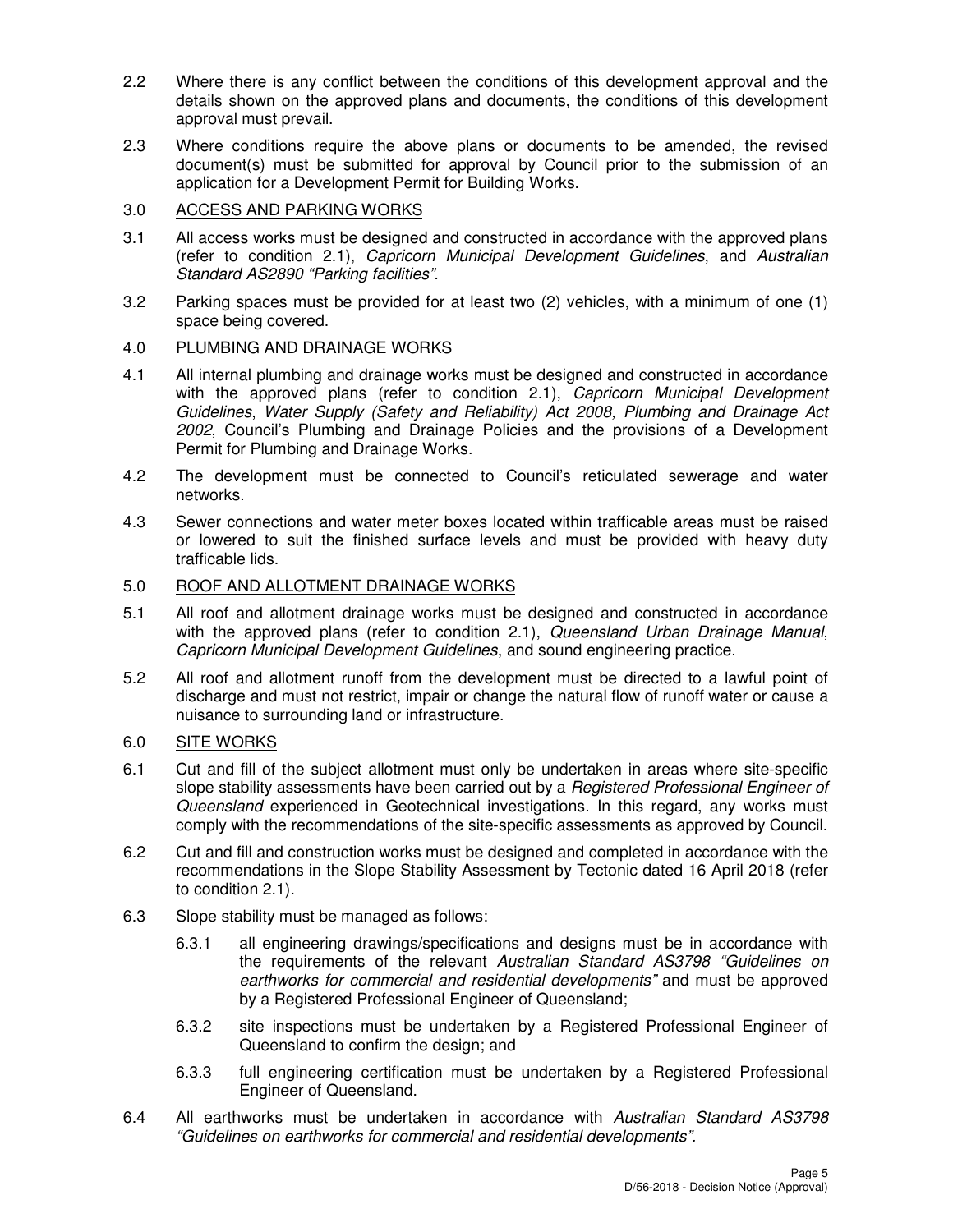- 6.5 Site works must be constructed such that they do not, at any time, in any way restrict, impair or change the natural flow of runoff water, or cause a nuisance or worsening to surrounding land or infrastructure.
- 6.6 Retaining structures above one (1) metre in height that are not incidental works to a Development Permit for Building Works, must not be constructed unless separately and specifically certified by a Registered Professional Engineer of Queensland and must be approved as part of a Development Permit for Operational Works (site works).

## 7.0 ELECTRICITY

- 7.1 Electricity services must be provided to the development in accordance with the standards and requirements of the relevant service provider.
- 7.2 Evidence that the development is provided with electricity services from the relevant service provider must be provided to Council, prior to the commencement of the use.

### 8.0 TELECOMMUNICATIONS

- 8.1 Telecommunications services must be provided to the development in accordance with the standards and requirements of the relevant service provider. Unless otherwise stipulated by telecommunications legislation at the time of installation, this includes all necessary pits and pipes, and conduits that provide a connection to the telecommunications network.
- 8.2 Evidence that the development is provided with telecommunications services from the relevant service provider must be provided to Council, prior to the commencement of the use.

## 9.0 ASSET MANAGEMENT

- 9.1 Any alteration necessary to electricity, telephone, water mains, sewerage mains, and/or public utility installations resulting from the development or in connection with the development, must be undertaken and completed at no cost to Council.
- 9.2 Any damage to existing stormwater, water supply and sewerage infrastructure, kerb and channel, pathway or roadway (including removal of concrete slurry from public land and Council infrastructure), that occurs while any works are being carried out in association with this development approval must be repaired at full cost to the developer. This includes the reinstatement of any existing traffic signs or pavement markings that may have been removed or damaged.

## 10.0 ENVIRONMENTAL

10.1 An Erosion Control and Stormwater Control Management Plan prepared by a Registered Professional Engineer of Queensland in accordance with the Capricorn Municipal Design Guidelines, must be implemented, monitored and maintained for the duration of the development works, and until all exposed soil areas are permanently stabilised (for example, turfed, hydromulched, concreted, landscaped). The plan must be available on-site for inspection by Council Officers whilst all works are being carried out.

## 11.0 OPERATING PROCEDURES

11.1 All construction materials, waste, waste skips, machinery and contractors' vehicles must be located and stored or parked within the development site. Storage of materials or parking of construction machinery or contractors' vehicles must not occur within Kilkenny Court.

## ADVISORY NOTES

## NOTE 1. General Environmental Duty

General environmental duty under the *Environmental Protection Act 1994* prohibits unlawful environmental nuisance caused by noise, aerosols, particles, dust, ash, fumes, light, odour or smoke beyond the boundaries of the development site during all stages of the development including earthworks, construction and operation.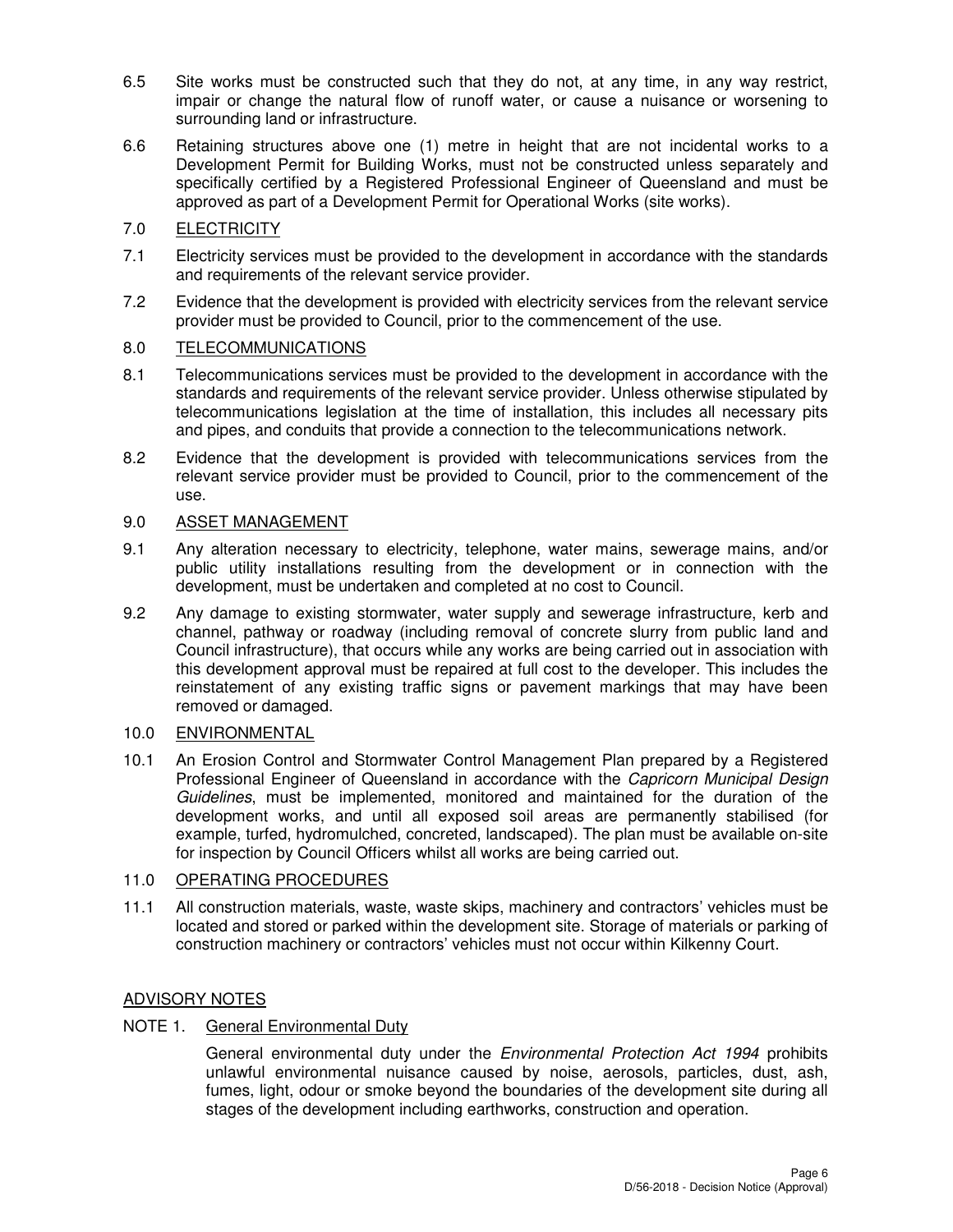## NOTE 2. General Safety Of Public During Construction

The Work Health and Safety Act 2011 and Manual of Uniform Traffic Control Devices must be complied with in carrying out any construction works, and to ensure safe traffic control and safe public access in respect of works being constructed on a road.

## NOTE 3. Works in Road Reserve Permit

It is advised that a Works in Road Reserve Permit (including a fee for the vehicle crossover and compliant with Standard Capricorn Municipal Development Guidelines, Standard Drawings) will be required prior to construction of the driveway crossover.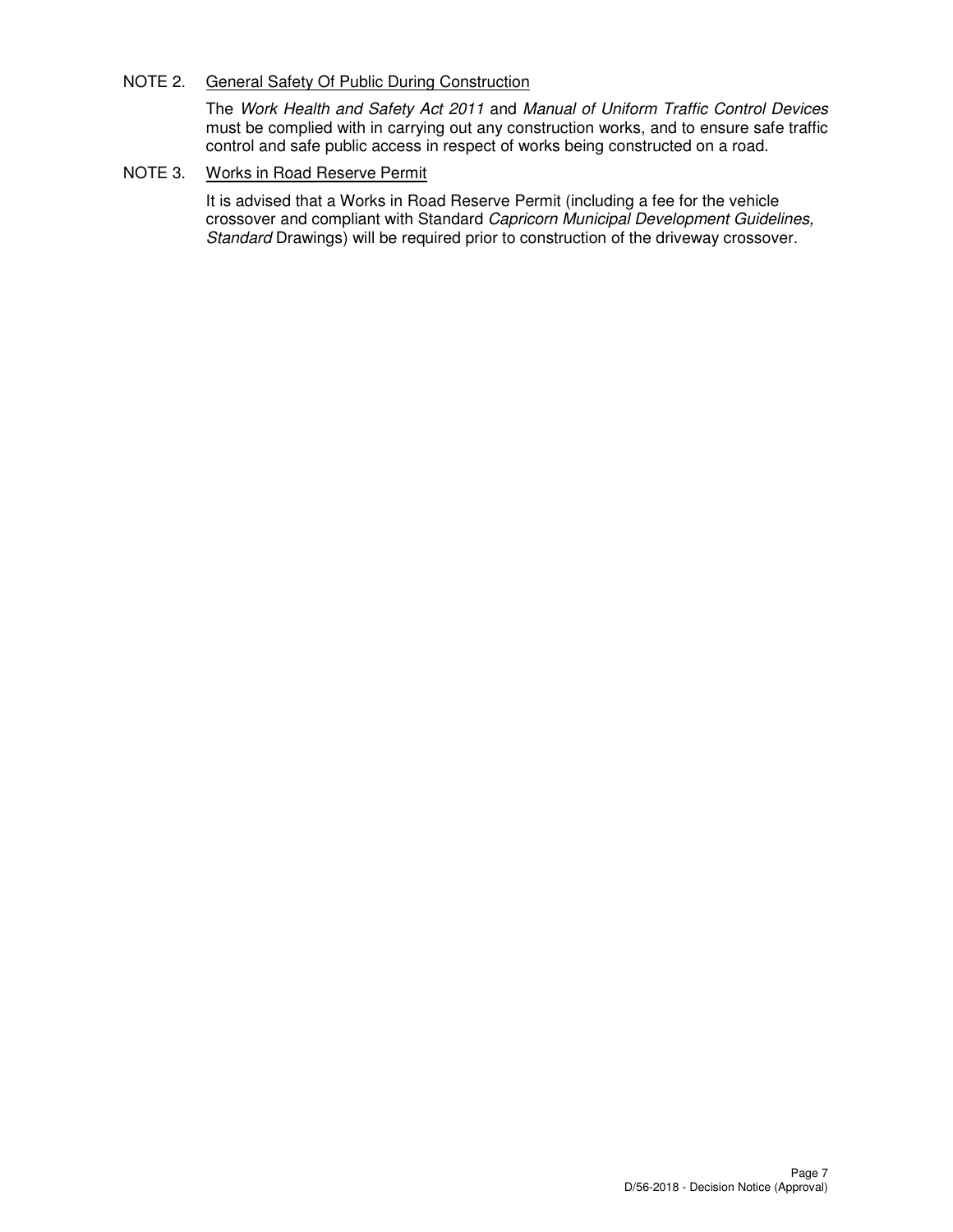

# **Attachment 2 - Appeal Rights**

PLANNING ACT 2016

The following is an extract from the Planning Act 2016 (Chapter 6)

#### **Appeal rights**

#### **229 Appeals to tribunal or P&E Court**

- (1) Schedule 1 states—
	- (a) matters that may be appealed to— (i) either a tribunal or the P&E Court; or (ii) only a tribunal; or (iii) only the P&E Court; and
	- (b) the person—
		- (i) who may appeal a matter (the **appellant**); and
		- (ii) who is a respondent in an appeal of the matter; and (iii) who is a co-respondent in an appeal of the matter;
		- and
		- (iv) who may elect to be a co-respondent in an appeal of the matter.
- (2) An appellant may start an appeal within the appeal period.
- (3) The **appeal period** is—
	- (a) for an appeal by a building advisory agency—10 business days after a decision notice for the decision is given to the agency or
	- (b) for an appeal against a deemed refusal—at any time after the deemed refusal happens; or
	- (c) for an appeal against a decision of the Minister, under chapter 7, part 4, to register premises or to renew the registration of premises—20 business days after a notice is published under section 269(3)(a) or (4); or
	- (d) for an appeal against an infrastructure charges notice— 20 business days after the infrastructure charges notice is given to the person; or
	- (e) for an appeal about a deemed approval of a development application for which a decision notice has not been given—30 business days after the applicant gives the deemed approval notice to the assessment manager; or
	- (f) for any other appeal—20 business days after a notice of the decision for the matter, including an enforcement notice, is given to the person.
	- Note—

See the P&E Court Act for the court's power to extend the appeal period.

- (4) Each respondent and co-respondent for an appeal may be heard in the appeal.
- (5) If an appeal is only about a referral agency's response, the assessment manager may apply to the tribunal or P&E Court to withdraw from the appeal.
- (6) To remove any doubt, it is declared that an appeal against an infrastructure charges notice must not be about—
	- (a) the adopted charge itself; or
	- (b) for a decision about an offset or refund—
		- (i) the establishment cost of trunk infrastructure identified in a LGIP; or

(ii) the cost of infrastructure decided using the method

- included in the local government's charges resolution. **230 Notice of appeal**
- (1) An appellant starts an appeal by lodging, with the registrar
- of the tribunal or P&E Court, a notice of appeal that— (a) is in the approved form; and
	- (b) succinctly states the grounds of the appeal.
- (2) The notice of appeal must be accompanied by the required fee.
- (3) The appellant or, for an appeal to a tribunal, the registrar must, within the service period, give a copy of the notice of appeal to—
- (a) the respondent for the appeal; and
- (b) each co-respondent for the appeal; and
- (c) for an appeal about a development application under schedule 1, table 1, item 1—each principal submitter for the development application; and
- (d) for an appeal about a change application under schedule 1, table 1, item 2—each principal submitter for the change application; and
- (e) each person who may elect to become a co-respondent for the appeal, other than an eligible submitter who is not a principal submitter in an appeal under paragraph  $(c)$  or  $(d)$ ; and
- (f) for an appeal to the P&E Court—the chief executive; and
- (g) for an appeal to a tribunal under another Act—any other person who the registrar considers appropriate.
- (4) The **service period** is—
	- (a) if a submitter or advice agency started the appeal in the P&E Court—2 business days after the appeal is started; or
	- (b) otherwise—10 business days after the appeal is started.
- (5) A notice of appeal given to a person who may elect to be a co-respondent must state the effect of subsection
- (6) A person elects to be a co-respondent by filing a notice of election, in the approved form, within 10 business days after the notice of appeal is given to the person*.*
- **231 Other appeals**
- (1) Subject to this chapter, schedule 1 and the P&E Court Act, unless the Supreme Court decides a decision or other matter under this Act is affected by jurisdictional error, the decision or matter is non-appealable.
- (2) The Judicial Review Act 1991, part 5 applies to the decision or matter to the extent it is affected by jurisdictional error.
- (3) A person who, but for subsection (1) could have made an application under the Judicial Review Act 1991 in relation to the decision or matter, may apply under part 4 of that Act for a statement of reasons in relation to the decision or matter.
- (4) In this section— **decision** includes—
	- (a) conduct engaged in for the purpose of making a decision; and
	- (b) other conduct that relates to the making of a decision; and
	- (c) the making of a decision or the failure to make a decision; and
	- (d) a purported decision; and
	- (e) a deemed refusal.

**non-appealable**, for a decision or matter, means the decision or matter—

- (a) is final and conclusive; and
- (b) may not be challenged, appealed against, reviewed, quashed, set aside or called into question in any other way under the Judicial Review Act 1991 or otherwise, whether by the Supreme Court, another court, a tribunal or another entity; and
- (c) is not subject to any declaratory, injunctive or other order of the Supreme Court, another court, a tribunal or another entity on any ground.

#### **232 Rules of the P&E Court**

- (1) A person who is appealing to the P&E Court must comply with the rules of the court that apply to the appeal.
- (2) However, the P&E Court may hear and decide an appeal even if the person has not complied with rules of the P&E Court.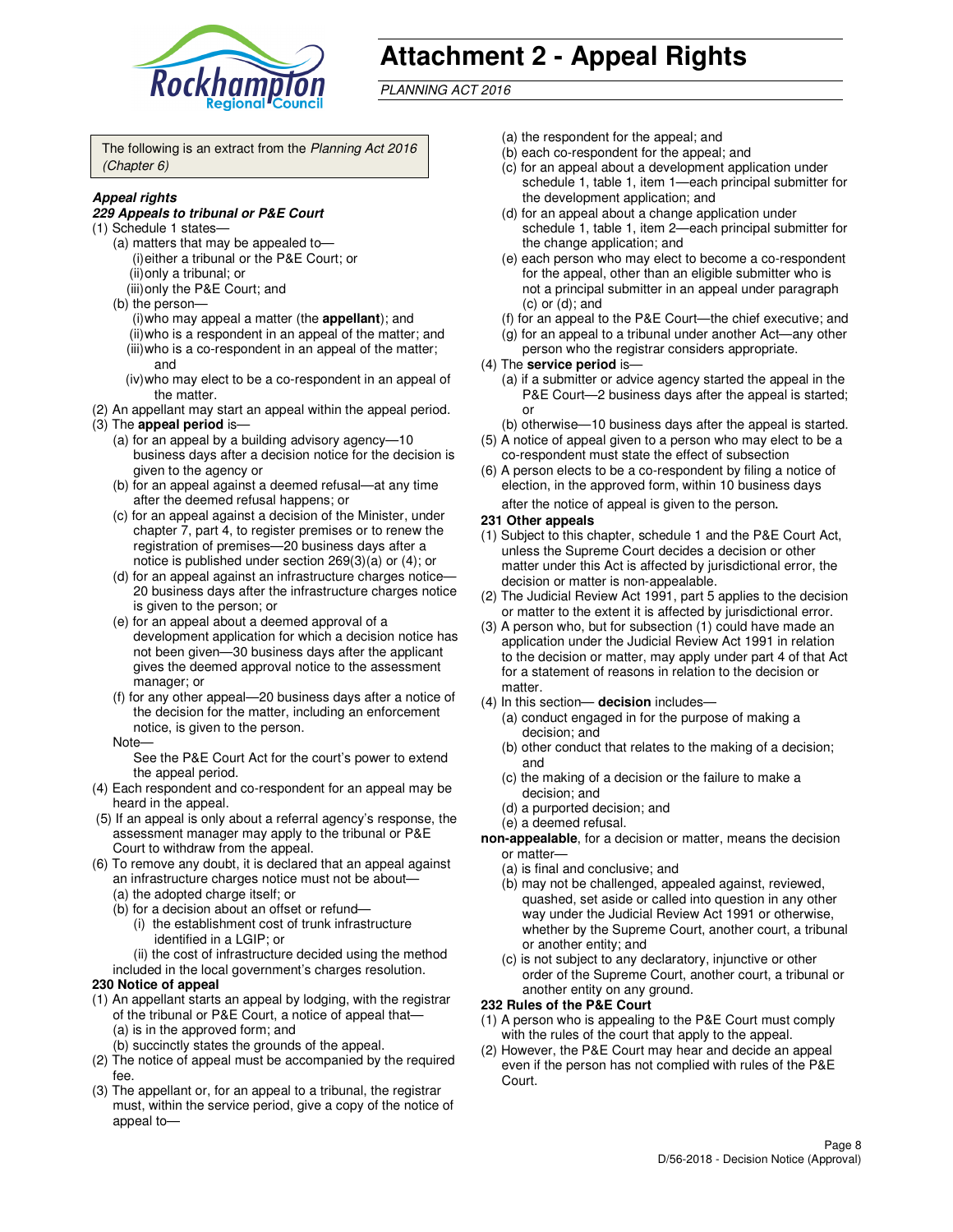

## **Appeal Rights**

PLANNING ACT 2016

## **Schedule 1**

## **Appeals section 229**

#### **1 Appeal rights and parties to appeals**

- (1) Table 1 states the matters that may be appealed to—(a) the P&E court; or (b) a tribunal.
- (2) However, table 1 applies to a tribunal only if the matter involves—
	- (a) the refusal, or deemed refusal of a development application, for—
	- (i) a material change of use for a classified building; or
	- (ii) operational work associated with building work, a retaining wall, or a tennis court; or
	- (b) a provision of a development approval for—
	- (i) a material change of use for a classified building; or
- (ii) operational work associated with building work, a retaining wall, or a tennis court; or
	- (c) if a development permit was applied for—the decision to give a preliminary approval for—
		- (i) a material change of use for a classified building; or
		- (ii) operational work associated with building work, a retaining wall, or a tennis court; or
	- (d) a development condition if—
		- (i) the development approval is only for a material change of use that involves the use of a building classified under the Building Code as a class 2 building; and
		- (ii) the building is, or is proposed to be, not more than 3 storeys; and
		- (iii) the proposed development is for not more than 60 sole-occupancy units; or
	- (e) a decision for, or a deemed refusal of, an extension application for a development approval that is only for a material change of use of a classified building; or
	- (f) a decision for, or a deemed refusal of, a change application for a development approval that is only for a material change of use of a classified building; or
	- (g) a matter under this Act, to the extent the matter relates to—
		- (i) the Building Act, other than a matter under that Act that may or must be decided by the Queensland Building and Construction Commission; or
		- (ii) the Plumbing and Drainage Act, part 4 or 5; or
	- (h) a decision to give an enforcement notice in relation to a matter under paragraphs (a) to (g); or
	- (i) a decision to give an infrastructure charges notice; or
	- (j) the refusal, or deemed refusal, of a conversion application; or
	- (k) a matter that, under another Act, may be appealed to the tribunal; or
	- (l) a matter prescribed by regulation.
- (3) Also, table 1 does not apply to a tribunal if the matter
	- involves—
	- (a) for a matter in subsection  $(2)(a)$  to  $(d)$ 
		- (i) a development approval for which the development application required impact assessment; and
		- (ii) a development approval in relation to which the assessment manager received a properly made submission for the development application; or
	- (b) a provision of a development approval about the identification or inclusion, under a variation approval, of a matter for the development.
- (4) Table 2 states the matters that may be appealed only to the P&E Court.
- (5) Table 3 states the matters that may be appealed only to the tribunal.
- (6) In each table—
	- (a) column 1 states the appellant in the appeal; and
	- (b) column 2 states the respondent in the appeal; and
	- (c) column 3 states the co-respondent (if any) in the appeal; and
	- (d) column 4 states the co-respondents by election (if any) in the appeal.
- $(7)$  If the chief executive receives a notice of appeal under section  $230(3)(f)$ , the chief executive may elect to be a corespondent in the appeal.

| Table 1<br>Appeals to the P&E Court and, for certain matters, to a tribunal                                      |                                                                                                                                |                                                                                          |                                                       |  |  |  |  |
|------------------------------------------------------------------------------------------------------------------|--------------------------------------------------------------------------------------------------------------------------------|------------------------------------------------------------------------------------------|-------------------------------------------------------|--|--|--|--|
| 1. Development applications<br>An appeal may be made against-<br>(c) a provision of the development approval; or | (a) the refusal of all or part of the development application; or<br>(b) the deemed refusal of the development application; or | (d) if a development permit was applied for—the decision to give a preliminary approval. |                                                       |  |  |  |  |
| Column 1                                                                                                         | Column 2                                                                                                                       | Column 3                                                                                 | Column 4                                              |  |  |  |  |
| Appellant                                                                                                        | Respondent<br>Co-respondent<br>Co-respondent by election                                                                       |                                                                                          |                                                       |  |  |  |  |
| (if any)<br>$($ if any $)$                                                                                       |                                                                                                                                |                                                                                          |                                                       |  |  |  |  |
| The applicant                                                                                                    | The assessment<br>manager                                                                                                      | If the appeal is about<br>a concurrence                                                  | 1 A concurrence agency that is<br>not a co-respondent |  |  |  |  |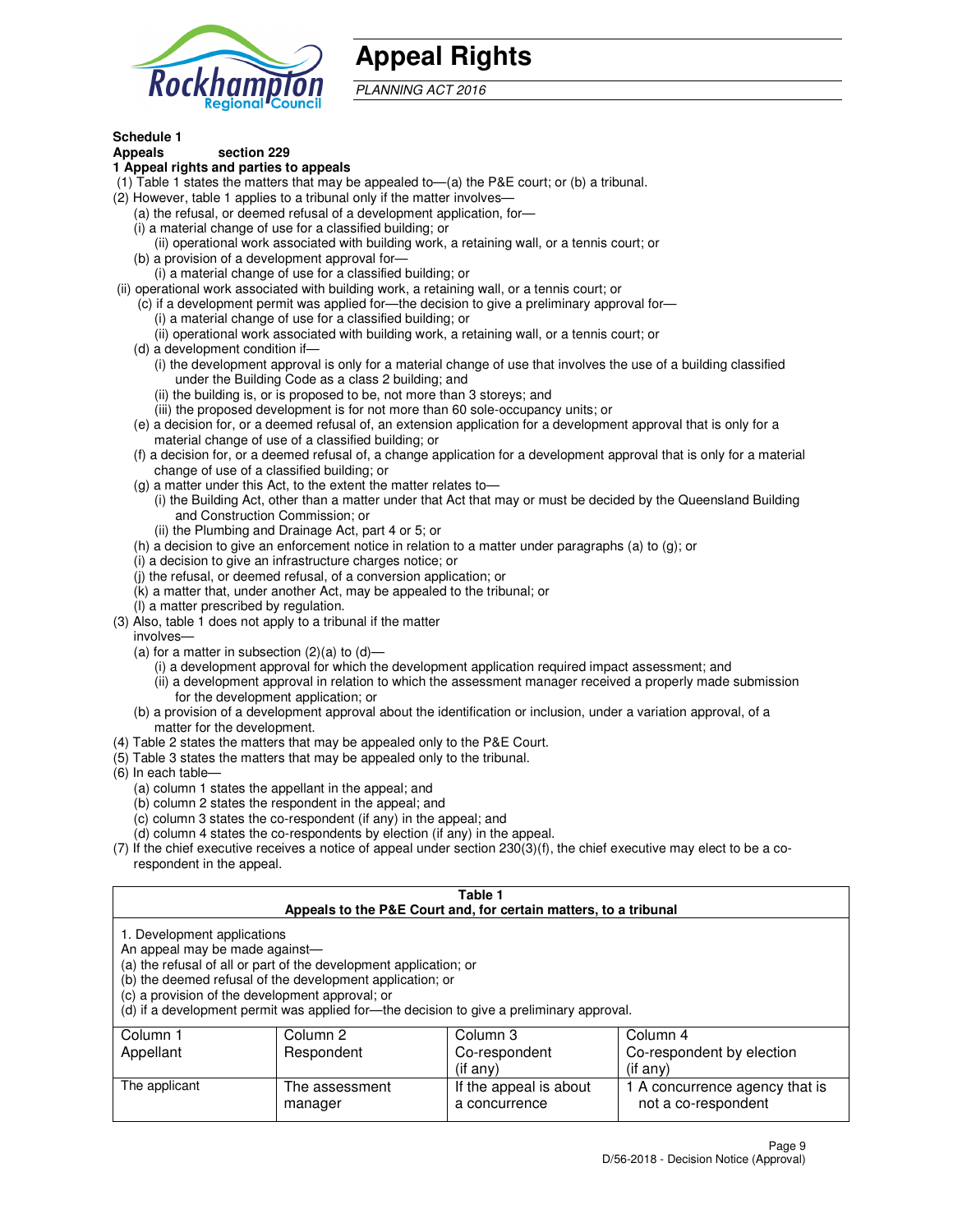| Table 1<br>Appeals to the P&E Court and, for certain matters, to a tribunal                                                                                                                             |                                                                                                                                                                                              |                                                                 |                                                                                                                                                                                                                                                                                                                                                 |  |
|---------------------------------------------------------------------------------------------------------------------------------------------------------------------------------------------------------|----------------------------------------------------------------------------------------------------------------------------------------------------------------------------------------------|-----------------------------------------------------------------|-------------------------------------------------------------------------------------------------------------------------------------------------------------------------------------------------------------------------------------------------------------------------------------------------------------------------------------------------|--|
|                                                                                                                                                                                                         |                                                                                                                                                                                              | agency's referral<br>response-the<br>concurrence agency         | 2 If a chosen Assessment<br>manager is the respondent-<br>the prescribed assessment<br>manager<br>3 Any eligible advice agency for<br>the application<br>4 Any eligible submitter for the<br>application                                                                                                                                        |  |
| 2. Change applications<br>An appeal may be made against-<br>(b) a deemed refusal of a change application.                                                                                               |                                                                                                                                                                                              |                                                                 | (a) a responsible entity's decision for a change application, other than a decision made by the P&E court; or                                                                                                                                                                                                                                   |  |
| Column 1<br>Appellant                                                                                                                                                                                   | Column <sub>2</sub><br>Respondent                                                                                                                                                            | Column <sub>3</sub><br>Co-respondent<br>(if any)                | Column 4<br>Co-respondent by election<br>(if any)                                                                                                                                                                                                                                                                                               |  |
| 1 The applicant<br>2 If the responsible<br>entity is the<br>assessment<br>manager-an<br>affected entity that<br>gave a pre-request<br>notice or response<br>notice                                      | The responsible<br>entity                                                                                                                                                                    | If an affected entity<br>starts the appeal-the<br>applicant     | 1 A concurrence agency for the<br>development application<br>2 If a chosen assessment<br>manager is the respondent-<br>the prescribed assessment<br>manager<br>3 A private certifier for the<br>development application<br>4 Any eligible advice agency for<br>the change application<br>5 Any eligible submitter for the<br>change application |  |
|                                                                                                                                                                                                         | 3. Extension applications<br>An appeal may be made against-<br>(a) the assessment manager's decision about an extension application; or<br>(b) a deemed refusal of an extension application. |                                                                 |                                                                                                                                                                                                                                                                                                                                                 |  |
| Column 1<br>Appellant                                                                                                                                                                                   | Column <sub>2</sub><br>Respondent                                                                                                                                                            | Column 3<br>Co-respondent<br>(if any)                           | Column 4<br>Co-respondent by election<br>(if any)                                                                                                                                                                                                                                                                                               |  |
| 1 The applicant<br>1<br>For a matter other<br>2<br>than a deemed<br>refusal of an<br>extension<br>application $-$ a<br>concurrence<br>agency, other than<br>the chief executive,<br>for the application | The assessment<br>manager                                                                                                                                                                    | If a concurrence<br>agency starts the<br>appeal - the applicant | If a chosen assessment<br>manager is the respondent $-$ the<br>prescribed assessment manager                                                                                                                                                                                                                                                    |  |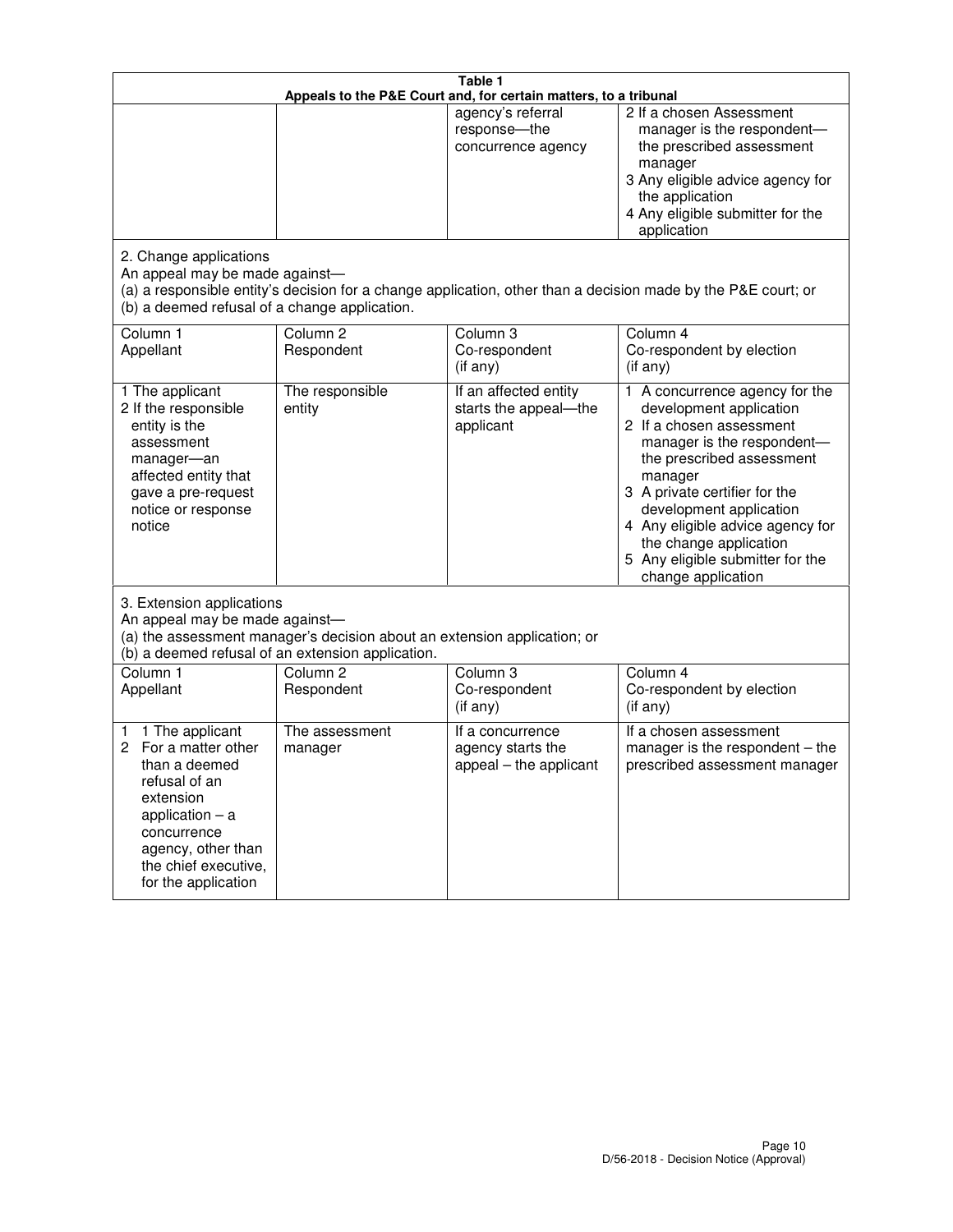#### **Table 1 Appeals to the P&E Court and, for certain matters, to a tribunal**

4. Infrastructure charges notices

An appeal may be made against an infrastructure charges notice on 1 or more of the following grounds

- a) The notice involved an error relating to
	- (i) The application of the relevant adopted charge; or

Examples of errors in applying an adopted charge –

- The incorrect application of gross floor area for a non-residential development
- Applying an incorrect 'use category', under a regulation, to the development
	- (i) The working out of extra demands, for section 120; or
	- (ii) An offset or refund; or
- b) The was no decision about an offset or refund; or
- c) If the infrastructure charges notice states a refund will be given the timing for giving the refund; or
- d) The amount of the charge is so unreasonable that no reasonable relevant local government could have imposed the amount.

| Column 1<br>Appellant                                    | Column 2<br>Respondent                                                    | Column 3<br>Co-respondent<br>$($ if any $)$ | Column 4<br>Co-respondent by election<br>$($ if any $)$ |
|----------------------------------------------------------|---------------------------------------------------------------------------|---------------------------------------------|---------------------------------------------------------|
| The person given the<br>Infrastructure charges<br>notice | The local government<br>that gave the<br>infrastructure charges<br>notice |                                             |                                                         |

5. Conversion applications

An appeal may be made against—

(a) the refusal of a conversion application; or

(b) a deemed refusal of a conversion application.

| Column 1<br>Appellant | Column 2<br>Respondent                                                  | Column 3<br>Co-respondent<br>$($ if any $)$ | Column 4<br>Co-respondent by election<br>$($ if any $)$ |  |  |
|-----------------------|-------------------------------------------------------------------------|---------------------------------------------|---------------------------------------------------------|--|--|
| The applicant         | The local government<br>to which the conversion<br>application was made |                                             |                                                         |  |  |

6. Enforcement notices

An appeal may be made against the decision to give an enforcement notice.

| Column 1<br>Appellant                      | Column 2<br>Respondent       | Column 3<br>Co-respondent<br>$($ if any $)$ | Column 4<br>Co-respondent by election<br>(if any)                                                                                                                          |
|--------------------------------------------|------------------------------|---------------------------------------------|----------------------------------------------------------------------------------------------------------------------------------------------------------------------------|
| The person given the<br>enforcement notice | The enforcement<br>authority |                                             | If the enforcement authority is<br>not the local government for<br>the premises in relation to which<br>the offence is alleged to have<br>happened-the local<br>government |

#### **Table 2 Appeals to the P&E Court only**

1. Appeals from tribunal

An appeal may be made against a decision of a tribunal, other than a decision under

section 252, on the ground of—

(a) an error or mistake in law on the part of the tribunal; or

(b) jurisdictional error.

| Column 1<br>Appellant                             | Column 2<br>Respondent                                    | Column 3<br>Co-respondent<br>$($ if any $)$ | Column 4<br>Co-respondent by election<br>(i f any) |
|---------------------------------------------------|-----------------------------------------------------------|---------------------------------------------|----------------------------------------------------|
| A party to the<br>proceedings for the<br>decision | The other party to the<br>proceedings for the<br>decision | -                                           |                                                    |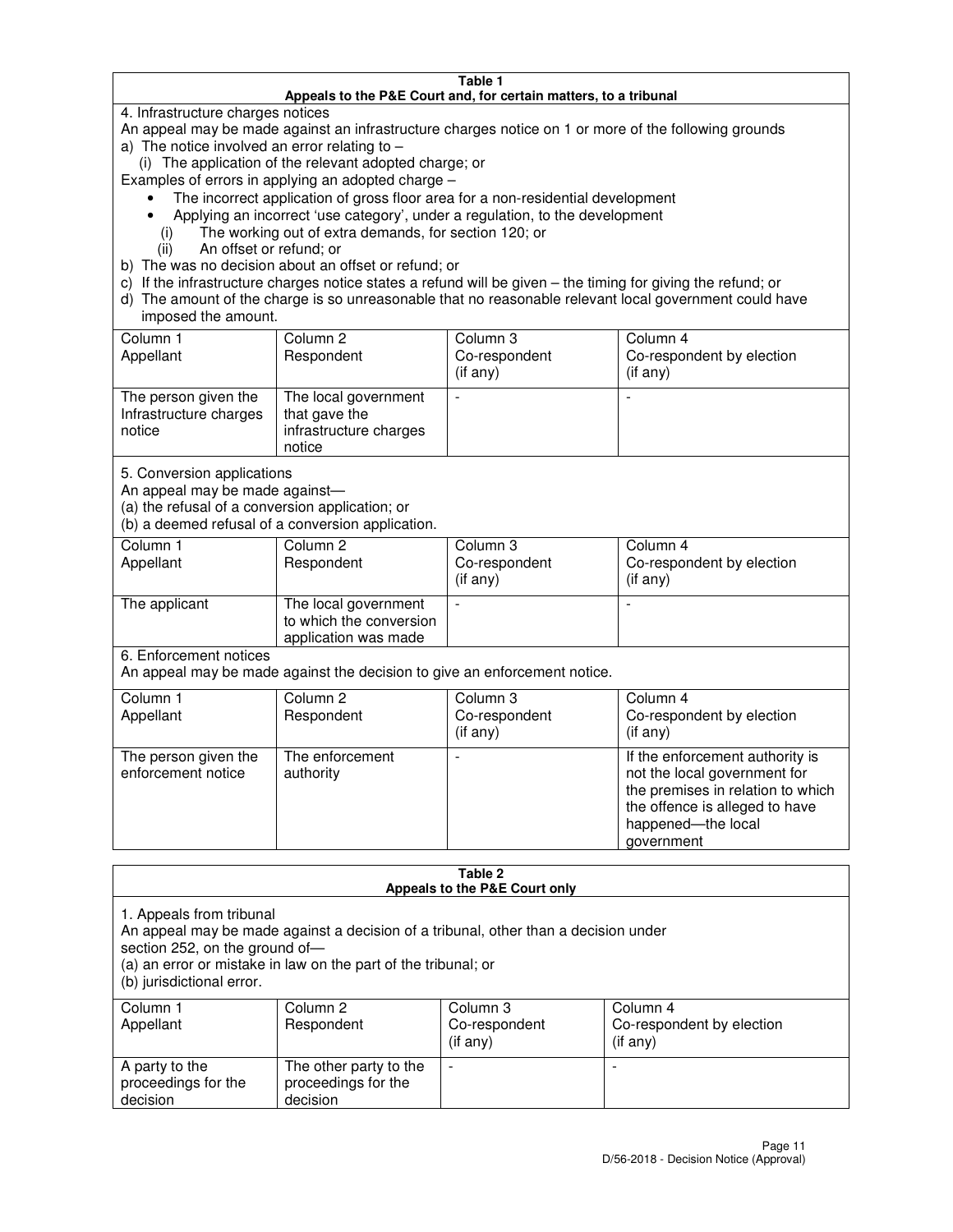#### **Table 2 Appeals to the P&E Court only**

2. Eligible submitter appeals

An appeal may be made against the decision to give a development approval, or an approval for a change application, to the extent that the decision relates to application, to the extent that the decision relates to—

(a) any part of the development application for the development approval that required impact assessment; or (b) a variation request.

| Column 1<br>Appellant                                                                                                                                                                                                                                                                                                                                                                                              | Column 2<br>Respondent                                                                                                     | Column 3<br>Co-respondent<br>(if any)                                                                                   | Column 4<br>Co-respondent by election<br>(if any)    |
|--------------------------------------------------------------------------------------------------------------------------------------------------------------------------------------------------------------------------------------------------------------------------------------------------------------------------------------------------------------------------------------------------------------------|----------------------------------------------------------------------------------------------------------------------------|-------------------------------------------------------------------------------------------------------------------------|------------------------------------------------------|
| 1 For a development<br>application-an<br>eligible submitter for<br>the development<br>application<br>2 For a change<br>application-an<br>eligible submitter for<br>the change<br>application                                                                                                                                                                                                                       | 1 For a development<br>application-the<br>assessment<br>manager<br>2 For a change<br>application-the<br>responsible entity | 1 The applicant<br>2 If the appeal is<br>about a concurrence<br>agency's referral<br>response-the<br>concurrence agency | Another eligible<br>submitter for the<br>application |
| 3. Eligible submitter and eligible advice agency appeals<br>An appeal may be made against a provision of a development approval, or failure to<br>include a provision in the development approval, to the extent the matter relates to-<br>(a) any part of the development application or the change application, for the development approval, that<br>required impact assessment; or<br>(b) a variation request. |                                                                                                                            |                                                                                                                         |                                                      |
| Column 1<br>Appellant                                                                                                                                                                                                                                                                                                                                                                                              | Column <sub>2</sub><br>Respondent                                                                                          | Column 3<br>Co-respondent                                                                                               | Column 4<br>Co-respondent by election                |
|                                                                                                                                                                                                                                                                                                                                                                                                                    |                                                                                                                            |                                                                                                                         |                                                      |

| Appellant                                                                                                                                                                                                                                                                                     | Respondent                                                                                                                                                                                           | Co-respondent<br>(i f any)                                                                                                | Co-respondent by election<br>$(if$ any)           |
|-----------------------------------------------------------------------------------------------------------------------------------------------------------------------------------------------------------------------------------------------------------------------------------------------|------------------------------------------------------------------------------------------------------------------------------------------------------------------------------------------------------|---------------------------------------------------------------------------------------------------------------------------|---------------------------------------------------|
| 1 For a development<br>application-an<br>eligible submitter for<br>the development<br>application<br>2 For a change<br>application-an<br>eligible submitter for<br>the change<br>application<br>3 An eligible advice<br>agency for the<br>development<br>application or<br>change application | 1 For a development<br>application-the<br>assessment<br>manager<br>2 For a change<br>application-the<br>responsible entity                                                                           | 1 The applicant<br>2 If the appeal is<br>about a concurrence<br>agency's referral<br>response---the<br>concurrence agency | Another eligible submitter for the<br>application |
| 4. Compensation claims<br>An appeal may be made against-                                                                                                                                                                                                                                      | (a) a decision under section 32 about a compensation claim; or<br>(b) a decision under section 265 about a claim for compensation; or<br>(c) a deemed refusal of a claim under paragraph (a) or (b). |                                                                                                                           |                                                   |
| Column 1                                                                                                                                                                                                                                                                                      | Column <sub>2</sub>                                                                                                                                                                                  | Column 3                                                                                                                  | Column 4                                          |

| Column 1<br>Appellant                      | Column 2<br>Respondent                                 | Column 3<br>Co-respondent<br>$($ if any $)$ | Column 4<br>Co-respondent by election<br>(if any) |
|--------------------------------------------|--------------------------------------------------------|---------------------------------------------|---------------------------------------------------|
| A person dissatisfied<br>with the decision | The local<br>government to which<br>the claim was made |                                             |                                                   |
| 5. Registered premises                     |                                                        |                                             |                                                   |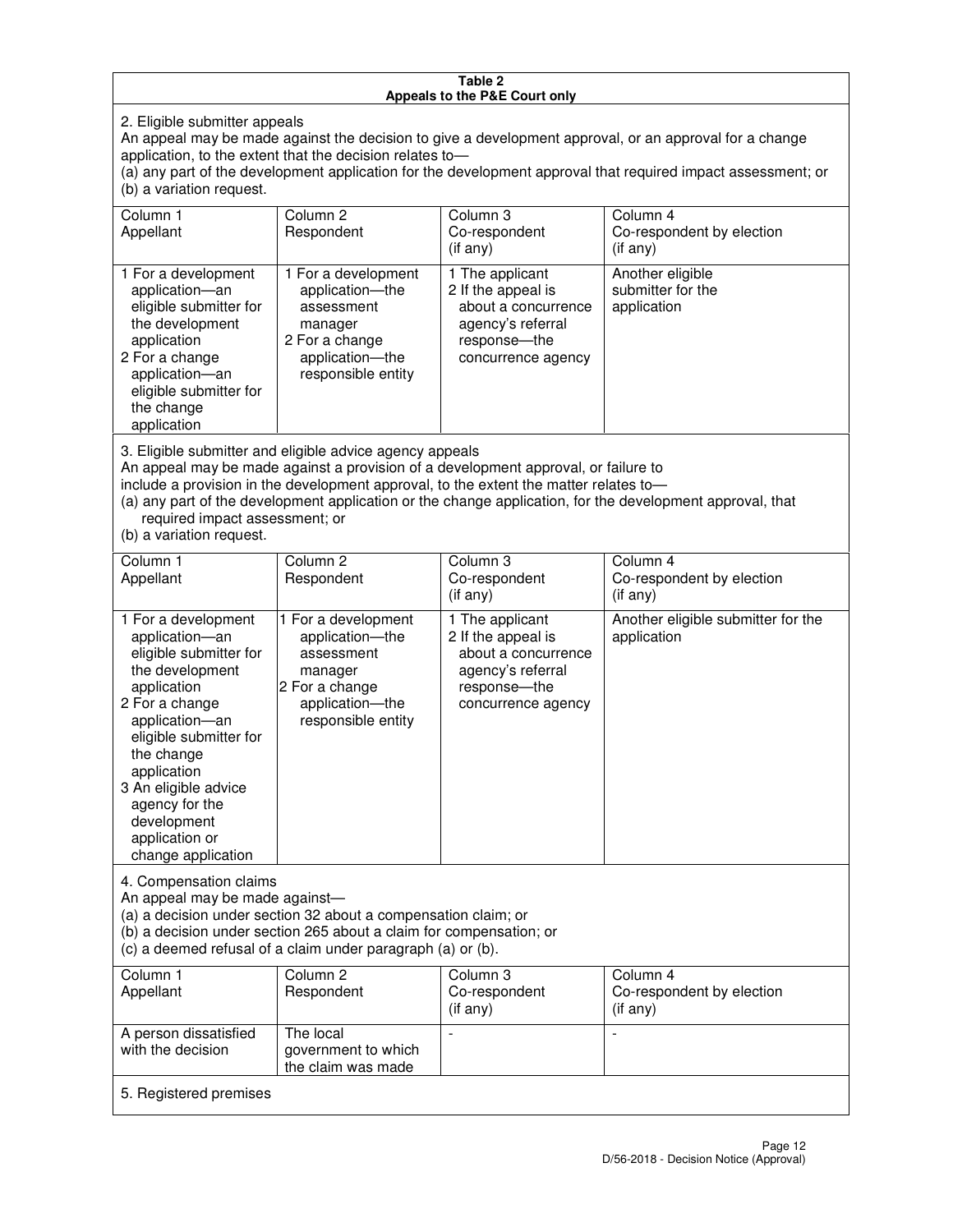| Table 2<br>Appeals to the P&E Court only                                                                                                                                                                                                                                                             |                                                                                                                                                                                                                                                                                  |                                       |                                                                                                                                                                             |  |  |
|------------------------------------------------------------------------------------------------------------------------------------------------------------------------------------------------------------------------------------------------------------------------------------------------------|----------------------------------------------------------------------------------------------------------------------------------------------------------------------------------------------------------------------------------------------------------------------------------|---------------------------------------|-----------------------------------------------------------------------------------------------------------------------------------------------------------------------------|--|--|
| An appeal may be made against a decision of the Minister under chapter 7, part 4.                                                                                                                                                                                                                    |                                                                                                                                                                                                                                                                                  |                                       |                                                                                                                                                                             |  |  |
|                                                                                                                                                                                                                                                                                                      |                                                                                                                                                                                                                                                                                  |                                       |                                                                                                                                                                             |  |  |
| Column 1<br>Appellant                                                                                                                                                                                                                                                                                | Column <sub>2</sub><br>Respondent                                                                                                                                                                                                                                                | Column <sub>3</sub><br>Co-respondent  | Column <sub>4</sub><br>Co-respondent by election                                                                                                                            |  |  |
|                                                                                                                                                                                                                                                                                                      |                                                                                                                                                                                                                                                                                  | (if any)                              | (if any)                                                                                                                                                                    |  |  |
| 1 A person given a<br>decision notice about<br>the decision<br>2 If the decision is to<br>register premises or<br>renew the<br>registration of<br>premises-an owner<br>or occupier of<br>premises in the<br>affected area for the<br>registered premises<br>who is dissatisfied<br>with the decision | <b>The Minister</b>                                                                                                                                                                                                                                                              |                                       | If an owner or occupier starts the<br>appeal – the owner of the<br>registered premises                                                                                      |  |  |
| 6. Local laws<br>development; or                                                                                                                                                                                                                                                                     | An appeal may be made against a decision of a local government, or conditions applied,<br>under a local law about-<br>(a) the use of premises, other than a use that is the natural and ordinary consequence of prohibited<br>(b) the erection of a building or other structure. |                                       |                                                                                                                                                                             |  |  |
| Column 1                                                                                                                                                                                                                                                                                             | Column <sub>2</sub>                                                                                                                                                                                                                                                              | Column 3                              | Column $\overline{4}$                                                                                                                                                       |  |  |
| Appellant                                                                                                                                                                                                                                                                                            | Respondent                                                                                                                                                                                                                                                                       | Co-respondent<br>(if any)             | Co-respondent by election<br>(if any)                                                                                                                                       |  |  |
| A person who-<br>(a) applied for the<br>decision; and<br>(b) is dissatisfied with<br>the decision or<br>conditions.                                                                                                                                                                                  | The local government                                                                                                                                                                                                                                                             |                                       |                                                                                                                                                                             |  |  |
| Table 3                                                                                                                                                                                                                                                                                              |                                                                                                                                                                                                                                                                                  |                                       |                                                                                                                                                                             |  |  |
| Appeals to the tribunal only<br>1. Building advisory agency appeals<br>An appeal may be made against giving a development approval for building work to the extent the building<br>work required code assessment against the building assessment provisions.                                         |                                                                                                                                                                                                                                                                                  |                                       |                                                                                                                                                                             |  |  |
| Column 1<br>Appellant                                                                                                                                                                                                                                                                                | Column <sub>2</sub><br>Respondent                                                                                                                                                                                                                                                | Column 3<br>Co-respondent<br>(if any) | Column 4<br>Co-respondent by election<br>(if any)                                                                                                                           |  |  |
| A building advisory<br>agency for the<br>development application<br>related to the approval                                                                                                                                                                                                          | The assessment<br>manager                                                                                                                                                                                                                                                        | The applicant                         | 1 A concurrence agency for the<br>development application<br>related to the approval<br>2 A private certifier for the<br>development application<br>related to the approval |  |  |
| 3. Certain decisions under the Building Act and the Plumbing and Drainage Act<br>An appeal may be made against a decision under-<br>(a) the Building Act, other than a decision made by the Queensland Building and Construction Commission; or<br>(b) the Plumbing and Drainage Act, part 4 or 5.   |                                                                                                                                                                                                                                                                                  |                                       |                                                                                                                                                                             |  |  |
| Column 1<br>Appellant                                                                                                                                                                                                                                                                                | Column <sub>2</sub><br>Respondent                                                                                                                                                                                                                                                | Column 3<br>Co-respondent<br>(if any) | Column 4<br>Co-respondent by election<br>(if any)                                                                                                                           |  |  |